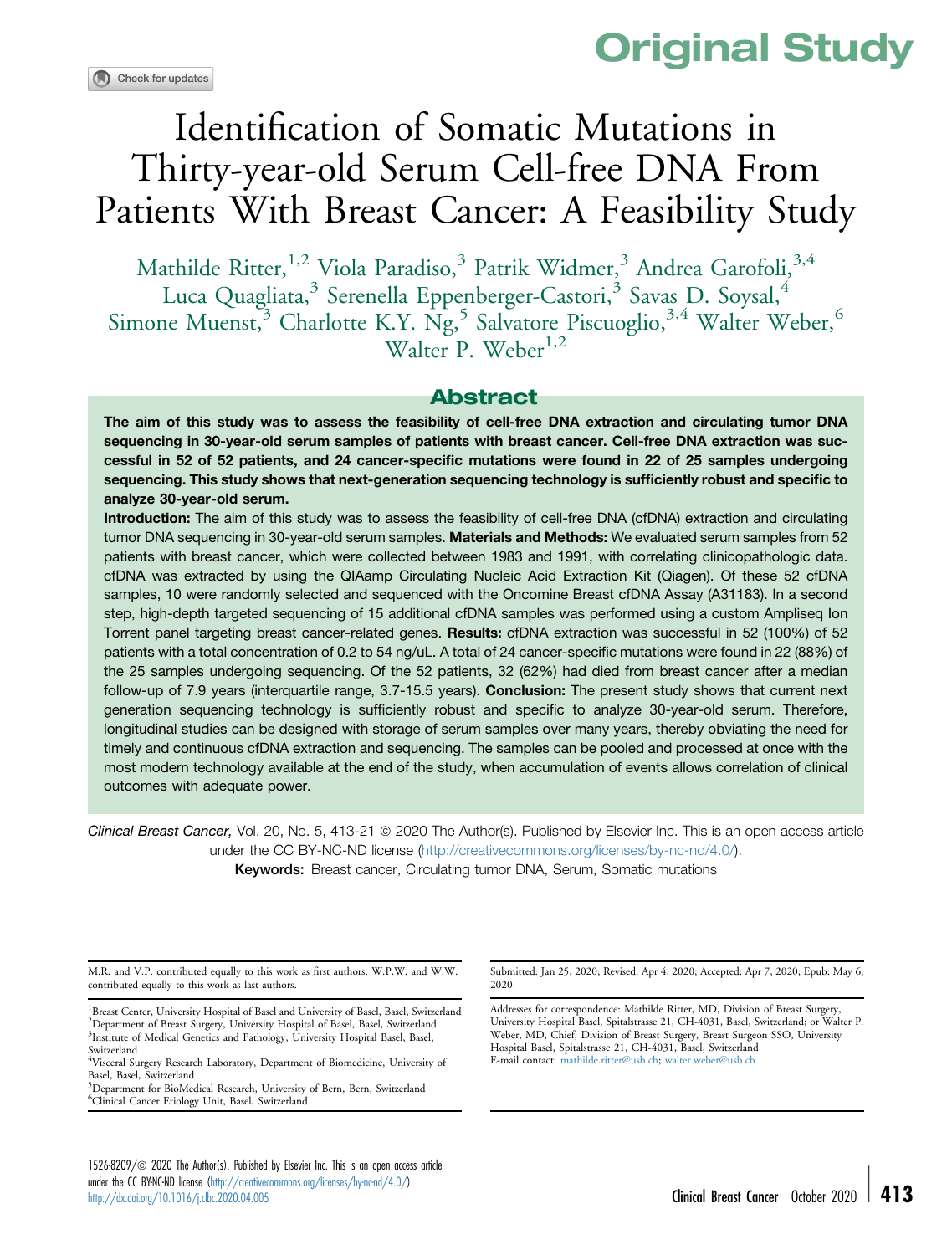#### Introduction

A breakthrough in next-generation sequencing (NGS) in the past decade provided an unprecedented opportunity to investigate genetic variations in humans and their roles in health and disease. In particular, large-scale efforts such as The Cancer Genome Atlas and the International Cancer Genome Consortium have provided a comprehensive molecular portrait of human cancers.<sup>[1,](#page-8-0)[2](#page-8-1)</sup> The discovery of the so-called 'driver genes' has provided the basis for the development of the concept of precision medicine, where the identification of targetable alterations guides the therapeutic approach in treating patients with cancer. Nowadays, the decreasing costs of massively parallel sequencing have resulted in increased adoption of genomic profiling as part of the standard diagnostic procedures in most tumor types.<sup>[3](#page-8-2),[4](#page-8-3)</sup>

In patients with cancer, nucleic acids obtained from tumor biopsies and resections remain the main source for molecular profiling. However, these procedures are invasive, costly, time-consuming, and have only limited potential to be repeated in longitudinal studies.<sup>[5](#page-8-4)</sup> Their relevance is further limited by the prevalence of intra-tumor genetic heterogeneity as shown in multiple sequencing studies over the past decade.[5](#page-8-4)[,6](#page-8-5) Thus, a single biopsy of the primary tumor is not likely to be genetically representative of the whole tumor. To overcome these challenges, circulating cell-free DNA (cfDNA) has been proposed as an alternative because it can be collected less invasively compared with conventional biopsies.<sup>[7](#page-8-6),[8](#page-8-7)</sup> Circulating cfDNA is a type of cell-free nucleic acid that derives from apoptotic and necrotic cells or is released from living eukaryotic cells.<sup>9</sup> The detection of DNA in the blood originating from tumors in patients with cancer has been described decades ago.<sup>10-12</sup> The fraction of cfDNA derived from tumor is termed circulating tumor DNA (ctDNA).<sup>[7](#page-8-6),[8](#page-8-7)</sup> ctDNA can be considered a new source for the detection and surveillance of major cancers because it is more likely to be present in patients with cancer.<sup>[7](#page-8-6),[8](#page-8-7)</sup>

The potential of using cfDNA as an indicator of disease burden with prognostic implication and clinical applicability during followup and monitoring in both the curative and palliative setting has been investigated in numerous studies.<sup>[13,](#page-8-10)[14](#page-8-11)</sup> Cancer-specific mutations, copy number alterations, and genomic rearrangements assessed in ctDNA demonstrated potential prognostic and predictive significance.<sup>[15-20](#page-8-12)</sup> To further evaluate prognostic and predictive biomarkers in cfDNA and assess its value as a disease monitoring tool, longitudinal studies with long follow-up are necessary. The utility of the technology depends on its capability to assess sequential samples that have been collected and stored over a long period of time. This study aims to assess the feasibility of cfDNA extraction and somatic mutation assessment in 30-year-old serum that has been collected from patients with breast cancer between 1983 and 1991.

#### Materials and Methods

#### Patients and Serum

For this study, we had access to serum samples from 753 patients with cancer, which were collected between 1983 and 1991 in an oncologic private practice in Basel, Switzerland. Of 753 patients, 152 were females with breast cancer. The patients were referred to the medical oncologist either after surgery of the primary tumor or after the diagnosis of local/regional recurrence and/or distant metastases. After obtaining informed consent, 10 mL of native

venous blood were collected in a 10-mL BD Vacutainer blood collection tube and centrifuged in a Hettich centrifuge at 5000 rpm for 10 minutes. The serum samples were immediately frozen and stored at  $-70^{\circ}$ C to  $-80^{\circ}$ C in 3 Nunc Cryogenic tubes per patient (Gibko AG) at a private office during the first 9 years; thereafter, the samples have been transferred to the Institute of Immunobiology in Freiburg, Germany, by using transportable refrigerating boxes to avoid thawing. In 1999, the samples were relocated to the Laboratory for Medical Genetics of the University of Basel, Switzerland, and stored until processing and analysis. Clinicopathologic variables regarding patient demographics, primary tumor, treatment, recurrence, and survival were retrieved from clinical files. Approval for the use of these samples and correlating data has been granted by the responsible ethics committee (approval number: eknz-2018-00252).

#### cfDNA Extraction

Circulating DNA was extracted from 2 to 4 mL of isolated serum from 52 randomly selected patients with breast cancer with the QIAamp Circulating Nucleic Acid Kit (Qiagen) as previously described.<sup>[21](#page-8-13)</sup> DNA was quantified using the Qubit Fluorometer (Invitrogen) and analyzed using the 2200 TapeStation system (Agilent Technologies) with the High Sensitivity DNA Analysis Kit.

#### Targeted Sequencing and Library Preparation

Sequencing was performed using 2 different amplicon-based targeted sequencing panels. The first 10 randomly selected samples were sequenced with the Oncomine Breast cfDNA Assay (A31183, Thermo Fisher Scientific). This panel covers 152 hotspot mutations in 10 genes (AKT1, EGFR, ERBB2, ERBB3, ESR1, FBXW7, KRAS, PIK3CA, SF3B1, and TP53) across 26 amplicons. This integrates the TagSeq technology (molecular barcode) and allows detection of rare variants present at 0.1% allelic frequency. Library preparation, molecular barcoding, and sequencing were performed according to the instructions and guidelines provided by Thermo Fisher, using 5 ng of DNA as input. Briefly, the library preparation protocol was based on a 2-step cycle multiplex touchdown polymerase chain reaction (PCR) with a temperature ranging from  $64^{\circ}$ C to  $58^{\circ}$ C, which allowed to amplify target regions and to introduce unique molecular identifiers. The obtained tagged amplicons of around 100 to 140 bp length were then cleaned up using Agencourt AMPure XP (Beckman Coulter), then eluted in 24 µl low TE buffer. A second round of PCR (18 cycles) was performed in a total volume of  $50 \mu l$  to amplify the purified amplicons and to introduce Ion Torrent Tag-Sequencing adapters containing sample-specific barcodes. The resulting library of target DNA fragments was purified by performing a 2-step cleanup using Agencourt AMPure XP (Beckman Coulter). The purified libraries were then diluted 1:1000 and quantified by qPCR using the Ion Universal Quantitation Kit (Thermo Fisher Scientific). The quantified stock libraries were then diluted to 100 pM for downstream template preparation. Subsequentially, sequencing runs were planned on the Torrent Suite Software v5.2, and libraries were pooled and loaded on an Ion 540 chip using the Ion Chef Instrument (Thermo Fisher Scientific). The loaded chip was then sequenced using 500 flows on an S5 system (Thermo Fisher Scientific).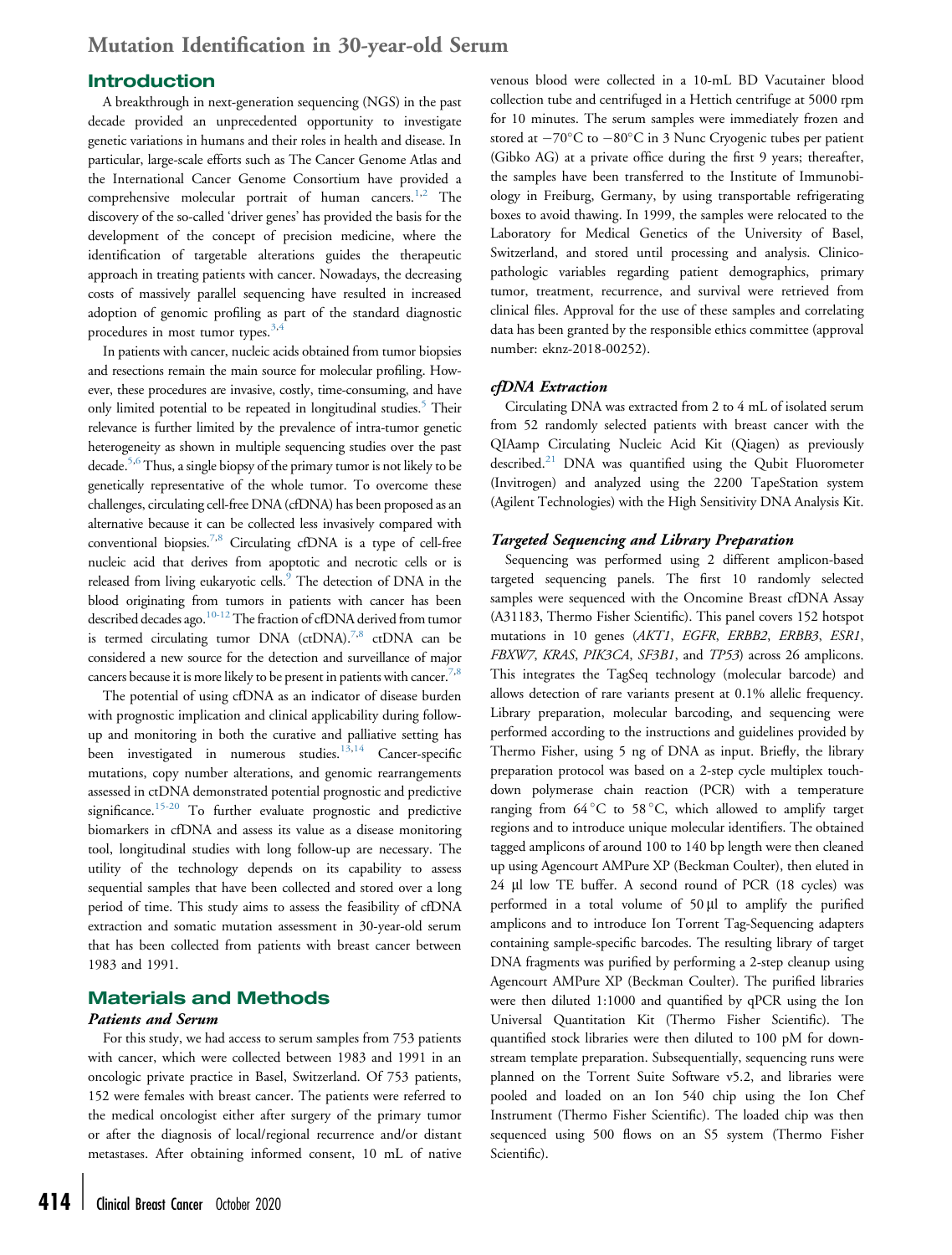| Mathilde Ritter et al |  |  |
|-----------------------|--|--|
|-----------------------|--|--|

<span id="page-2-1"></span>

| Table 1              | <b>Clinicopathologic Parameters of 52 Patients With</b><br><b>Breast Cancer</b>                                     |                                   |  |  |
|----------------------|---------------------------------------------------------------------------------------------------------------------|-----------------------------------|--|--|
|                      | <b>Survival and Recurrences</b>                                                                                     | $n$ (%) or<br><b>Median (IQR)</b> |  |  |
|                      | No. patients with clinical data and serum                                                                           | 52                                |  |  |
|                      | Median age at first diagnosis, y                                                                                    | 49.5 (45.5-60.5)                  |  |  |
| or last follow-up, y | Median follow-up time from diagnosis to death                                                                       | 7.9<br>$(3.7 - 15.5)$             |  |  |
|                      | Median time from initial diagnosis to date<br>of sample collection, y                                               | 1.6<br>$(1.0 - 4.8)$              |  |  |
|                      | No. breast cancer-specific deaths                                                                                   | 32 (62)                           |  |  |
|                      | No. deaths unrelated to breast cancer                                                                               | 4(7)                              |  |  |
|                      | Cause of death unknown                                                                                              | 2(3)                              |  |  |
|                      | Median overall survival from diagnosis to death, y                                                                  | $6.8$ (3.2-13.9)                  |  |  |
|                      | Median disease-free survival diagnosis to local/regional<br>or distant recurrence, second breast cancer or death, y | 2.7<br>$(1.5 - 6.4)$              |  |  |
|                      | Treatment at first diagnosis                                                                                        |                                   |  |  |
|                      | Neoadjuvant treatment                                                                                               | 2(3)                              |  |  |
| Surgery              |                                                                                                                     | 50 (96)                           |  |  |
|                      | Adjuvant radiation                                                                                                  | 18 (35)                           |  |  |
|                      | Adjuvant tamoxifen                                                                                                  | 18 (35)                           |  |  |
|                      | Adjuvant CMF $(\pm v \pm p)$ or LMF $(\pm vp)$<br>chemotherapies                                                    | 15 (28)                           |  |  |
|                      | Other adjuvant systemic therapies                                                                                   | 3(5)                              |  |  |
|                      | Clinicopathological parameters at first diagnosis                                                                   |                                   |  |  |
| Female               |                                                                                                                     | 52 (100)                          |  |  |
| Laterality           |                                                                                                                     |                                   |  |  |
| Left                 |                                                                                                                     | 25 (48)                           |  |  |
| Right                |                                                                                                                     | 24 (47)                           |  |  |
| Bilateral            |                                                                                                                     | 3(5)                              |  |  |
| Grade <sup>a</sup>   |                                                                                                                     |                                   |  |  |
| $\mathbf{1}$         |                                                                                                                     | 1 $(2)$                           |  |  |
| $\overline{c}$       |                                                                                                                     | 14 (27)                           |  |  |
| 3                    |                                                                                                                     | 37 (71)                           |  |  |
|                      | Hormone receptor status <sup>a</sup>                                                                                |                                   |  |  |
| Positive             |                                                                                                                     | 42 (82)                           |  |  |
| Negative             |                                                                                                                     | 10 (18)                           |  |  |
| T stage              |                                                                                                                     |                                   |  |  |
| 1                    |                                                                                                                     | 14 (27)                           |  |  |
| $\overline{c}$       |                                                                                                                     | 28 (54)                           |  |  |
| 3                    |                                                                                                                     | 5(10)                             |  |  |
| $\overline{4}$       |                                                                                                                     | 4(7)                              |  |  |
| Χ                    |                                                                                                                     | 1(2)                              |  |  |
| N stage              |                                                                                                                     |                                   |  |  |
| 0                    |                                                                                                                     | 16 (31)                           |  |  |
| $\mathbf{1}$         |                                                                                                                     | 26 (50)                           |  |  |
| $\overline{c}$       |                                                                                                                     | 6(11)                             |  |  |
| 3                    |                                                                                                                     | 1(2)                              |  |  |
| Χ                    |                                                                                                                     | 3(6)                              |  |  |

|         | <b>Table 1 Continued</b>        |                          |
|---------|---------------------------------|--------------------------|
|         | <b>Survival and Recurrences</b> | n (%) or<br>Median (IQR) |
| M stage |                                 |                          |
| O       |                                 | 50 (97)                  |
|         |                                 | 2(3)                     |

<span id="page-2-0"></span>Abbreviations:  $C =$  cyclophosphamide;  $F =$  fluorouracil; IQR = interquartile range; L = chlorambucil (leukeran); M = methotrexate; P = prednisone; V = vincristine. <sup>a</sup> Had not been assessed routinely at the time.

In a second round, 15 randomly selected samples were sequenced with a custom targeted sequencing panel focusing on the most frequently altered genes in breast cancer previously described.<sup>[22](#page-8-14)</sup> Library preparation for the breast panel was performed using the Ion AmpliSeq library kit 2.0 (Thermo Fisher Scientific) according to the manufacturer's guidelines. The panel consists of 2 pools of amplification primers. Ten ng of DNA per sample were used for library preparation for each pool. Amplification was performed according to the manufacturer's guidelines. The amplicons from the 2 pools were combined and treated to digest the primers and to phosphorylate the amplicons. The amplicons were then ligated to Ion Xpress Barcode Adapters (Thermo Fisher Scientific) using DNA ligase. Finally, cleaning and purification of the generated libraries were performed with Agencourt AMPure XP (Beckman Coulter) according to the manufacturer's guidelines. Quantification and quality control were performed with Ion Library TaqMan Quantitation Kit (Thermo Fisher Scientific). Samples were diluted to reach the concentration of 40 pmol and then were pooled for sequencing. Twenty-five µl of the pooled libraries were loaded on Ion 540 Chip (Thermo Fisher Scientific) and processed in Ion Chef Instrument (Thermo Fisher Scientific). Sequencing was performed on Ion S5XL system (Thermo Fisher Scientific).<sup>[23](#page-8-15)</sup>

#### Somatic Variants Identification

Raw data were processed automatically on the Torrent Server and aligned to the reference hg19 genome. The analysis pipeline included signal processing, base calling, quality score assignment, adapter trimming, PCR duplicate removal, and control of mapping quality. All samples passed the quality check and met the requirements of a minimum molecular average depth. The first round of samples sequencing data ( $n = 10$ ) was uploaded in BAM format to the Ion Reporter Analysis Server for variant calling and annotation. Variant calling was performed on Ion Reporter (IR) Analysis Software v5.2 using the Oncomine TagSeq Breast Liquid Biopsy w2.0 workflow. Coverage metrics for each amplicon were obtained by running the Coverage Analysis Plugin software v5.2.1 (Thermo Fisher Scientific). Identified variants were only considered if the variant had a molecular coverage of at least 3, indicating that the variant was detected in 3 independent template molecules. Finally, all candidate mutations were manually reviewed using the Integrative Genomics Viewer37.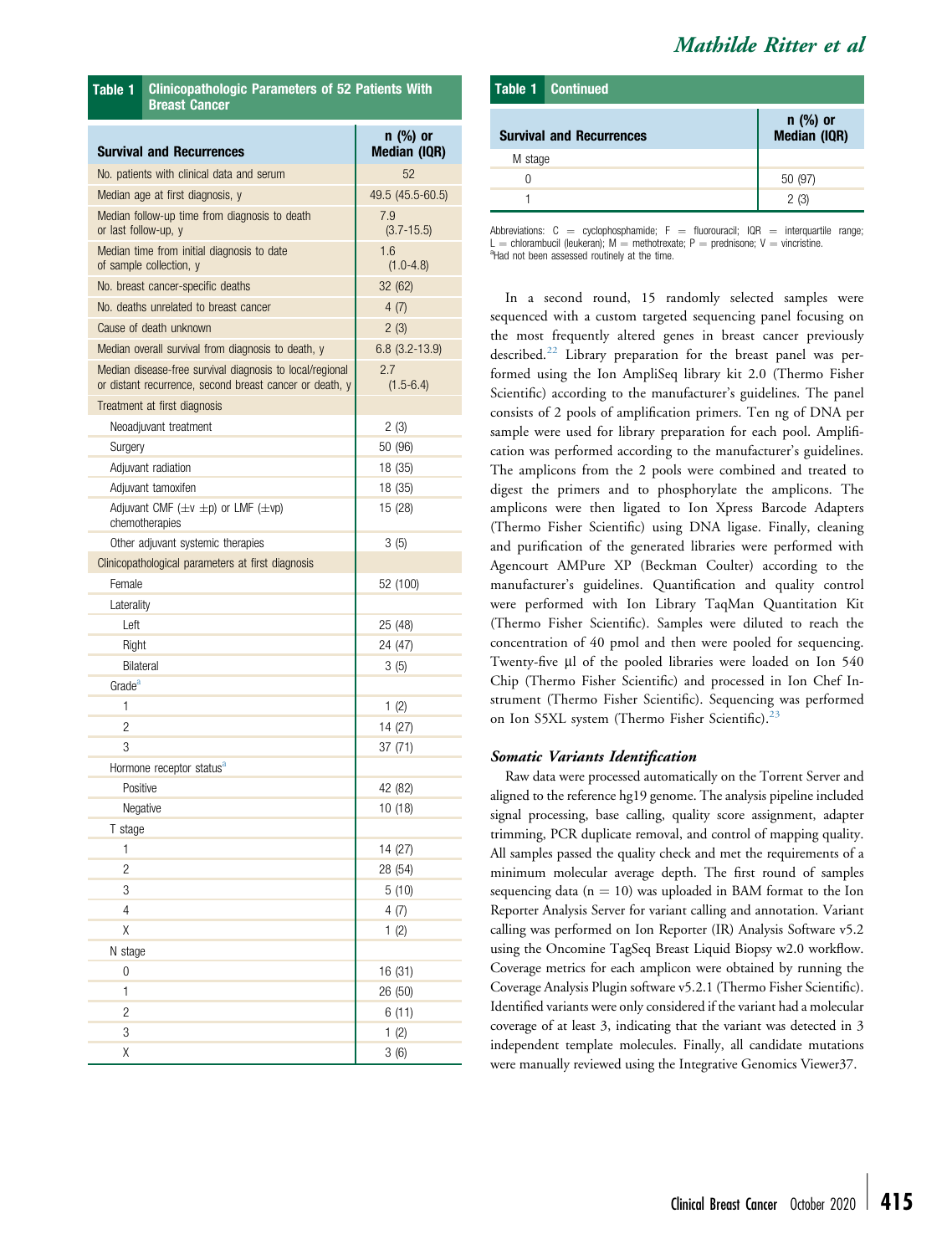### Mutation Identification in 30-year-old Serum

In the second round of sequenced samples ( $n = 15$ ), variant calling was performed with TVC version 5.0.3 (Torrent Variant Caller, Thermo Fisher Scientific) using low-stringency parameters previously described.<sup>[24](#page-8-16)[,25](#page-8-17)</sup> Briefly, mutations detected by TVC were subsequently filtered by the following steps. First, all the multiallelic variants have been split and left aligned. Moreover, the presence and the relative length of homopolymer sequences were annotated to take into account the presence of possible wrongly aligned sequencing reads and, therefore, false-positive variants. Second, because the 15 samples had no matched germline samples, all the variants have been annotated using 3 databases: the 1000 Genomes Project, the Exome Aggregation Consortium, and the NHLBI GO Exome Sequencing Project.<sup>[26](#page-8-18)[,27](#page-8-19)</sup> All the mutations identified by TVC that were also present within the databases in significative frequencies (> 5%) have been flagged as probable germline mutations. Furthermore, a pool of 16 germline samples collected from an independent cohort was used to provide an additional list of likely germline mutations that, together with the ones previously flagged, have been filtered out from the final output list. To avoid the removal of clinically relevant information, mutations found in known cancer driver hotspots have been whitelisted and kept even when they met the criteria for the aforementioned filtering steps.

#### **Results**

#### cfDNA Extraction From 30-year-old Serum of Sufficient Quality for Sequencing Analysis

We randomly selected 52 of the 152 patients with breast cancer (clinicopathologic characteristics of patients are shown in [Table 1](#page-2-1)) to perform cfDNA extraction [\(Table 2\)](#page-3-0). cfDNA extraction was successful in all patients, and cfDNA levels were determined for each sample with a fluorometric quantitation system. We obtained a range of concentrations from 0.2 to 54 ng/ul ([Table 2\)](#page-3-0). To assess the serum-derived cfDNA integrity and quality, we performed a capillary electrophoretic separation using the TapeStation system (Agilent Technology). Electropherograms were generated for each sample and the fragment size of the cfDNA measured between 2 markers against fluorescence intensity. The mean of cfDNA fragment size distribution ranged from 106 to 216 bp (average, 136 bp), with no significant differences in cfDNA fragment size between all samples ([Figure 1](#page-4-0)). Even though the serum samples showed contamination with high molecular weight genomic DNA in comparison to samples extracted from plasma (gDNA) [\(Figure 1\)](#page-4-0), it was observed that the amount of cfDNA was more than the gDNA ([Figure 1](#page-4-0)).

Taken together, cfDNA was successfully extracted from all the samples with sufficient quality for further sequencing analysis, suggesting the feasibility of the use of long-storage serum for molecular analysis.

#### Targeted Sequencing Showed Breast Cancer-specific Somatic Mutations in cfDNA

From the 52 extracted cfDNA samples, we randomly selected 25 for subsequent mutation investigation. Sequencing was performed using 2 different targeted panels. Ten samples were sequenced using the Oncomine Breast cfDNA Assay, which covers the most common hotspots in 10 highly mutated genes in breast cancer.

#### Sample Name | Serum, mL Concentration, ng/uL #001 3 1.5 #002 4 2.5 #003 3.2 9.6 #004 3 0.6 #005 3.5 8.8 #006 3.5 10.3 #007 2.5 12.1 #008 2 1.4 #009 3 3.7 #010 3 3.4 #011 3.5 10 #012 4 10.5 #013 3.2 6.7 #014 2.5 6.5 #015 2.5 5.4 #016 3 3.7 #017 3 1.2 #018 3 0.25 #019 3.5 3.4 #020 3 3.4 #021 3.2 7.5 #022 2 2.5 #023 4 1.1 #024 3 2.5 #025 4 28 #026 3 3.9 #027 3.5 4.9 #028 4 8.1 #029 3 9.1 #030 3 2.9 #031 3 2.3 #032 3.5 1.7 #033 4 2.8 #034 3 1.4 #035 3 5.3 #036 3 2.3 #037 3 0.8 #038 2.5 7.9 #039 3 1.8 #040 3 4.2 #041 4 19.3 #042 3.5 4.2 #043 2.5 9.2 #044 2.5 17.8 #045 2.5 2.4 #046 3.5 2.7 #047 2.5 1.6 #048 4 54 #049 2.5 6.4 #050 3 1.9 #051 3 15.3

#052 2.5 0.7

<span id="page-3-0"></span>Table 2 Circulating Free DNA Extraction Data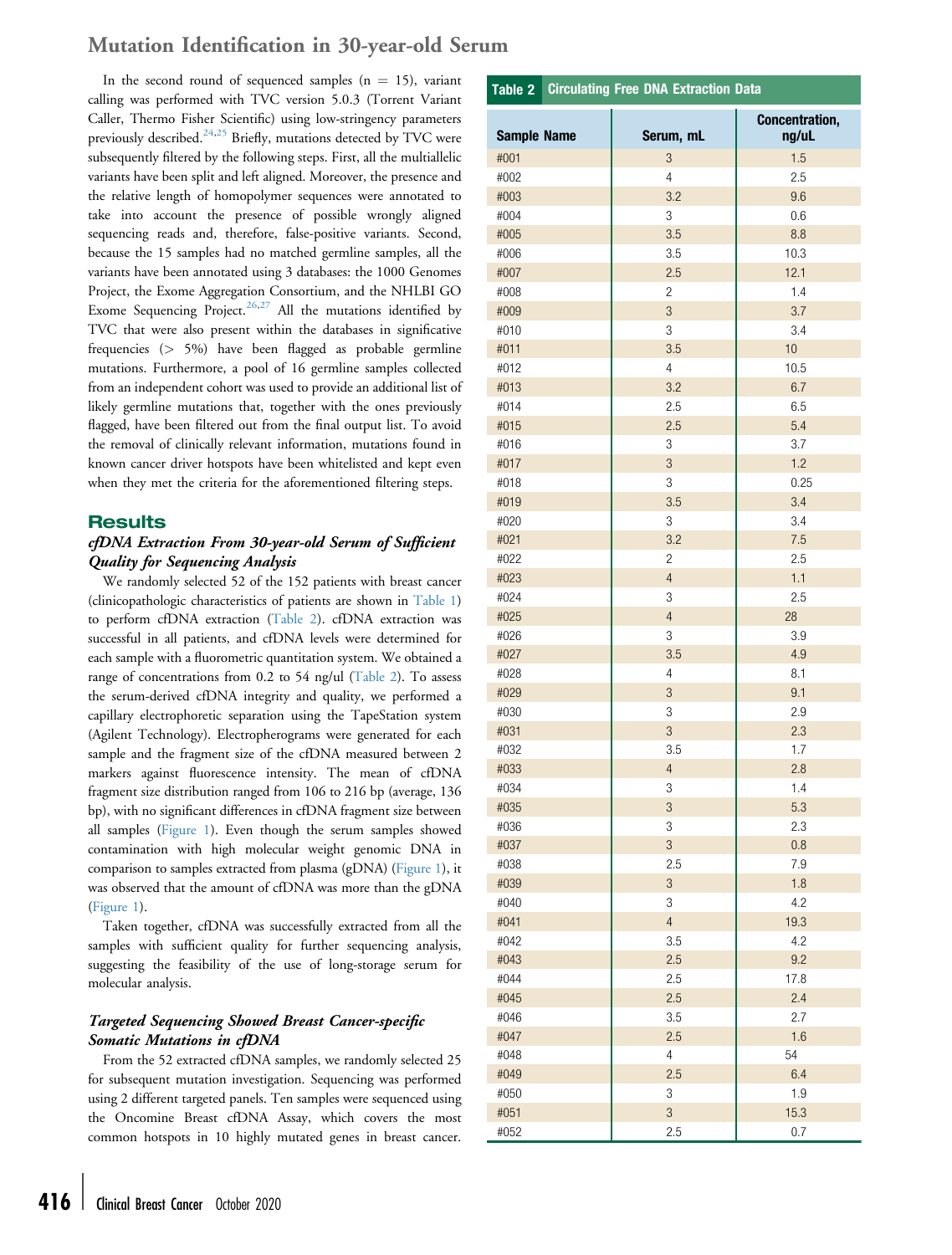## Mathilde Ritter et al

<span id="page-4-0"></span>

Owing to the molecular barcoding, this panel allows for the identification of mutations at a very low allelic frequency. We obtained a mean sequencing depth of 55,612X (ranging from 5227 to 108,393) and identified somatic mutations in 8 of the tested samples encompassing KRAS, TP53 [\(Table 3A](#page-5-0) and [Figure 2\)](#page-6-0). The other 15 samples were instead sequenced with a custom targeted sequencing panel that covers all exons of 27 protein-coding genes as well as mutation hotspots in 3 cancer genes and the recurrently mutated lncRNA genes MALAT1 and NEAT1<sup>[28](#page-8-20)</sup> (see [Supplemental](#page-9-0) [Table 1](#page-9-0) in the online version). In this second round of sequencing, we obtained a mean sequencing depth of 2891X (ranging from 903 to 18,210), and we identified somatic mutations in 12 of the tested

samples ([Table 3B](#page-5-0) and [Figure 2](#page-6-0)). Mutations were detected in some of the most commonly mutated genes in breast cancer, as TP53(p.Arg248Trp) and PTEN(p.Phe278Leu).

Taken together, a total of 24 cancer-specific mutations in 10 of the most commonly mutated breast cancer genes were found in 22 (88%) of 25 randomly selected 30-year-old serum-derived cfDNA from patients with breast cancer [\(Figure 2\)](#page-6-0), suggesting the feasibility of using very old serum samples for mutational profiles.

#### **Discussion**

The present cohort of patients with breast cancer with complete long-term follow-up and available blood samples taken 30 years ago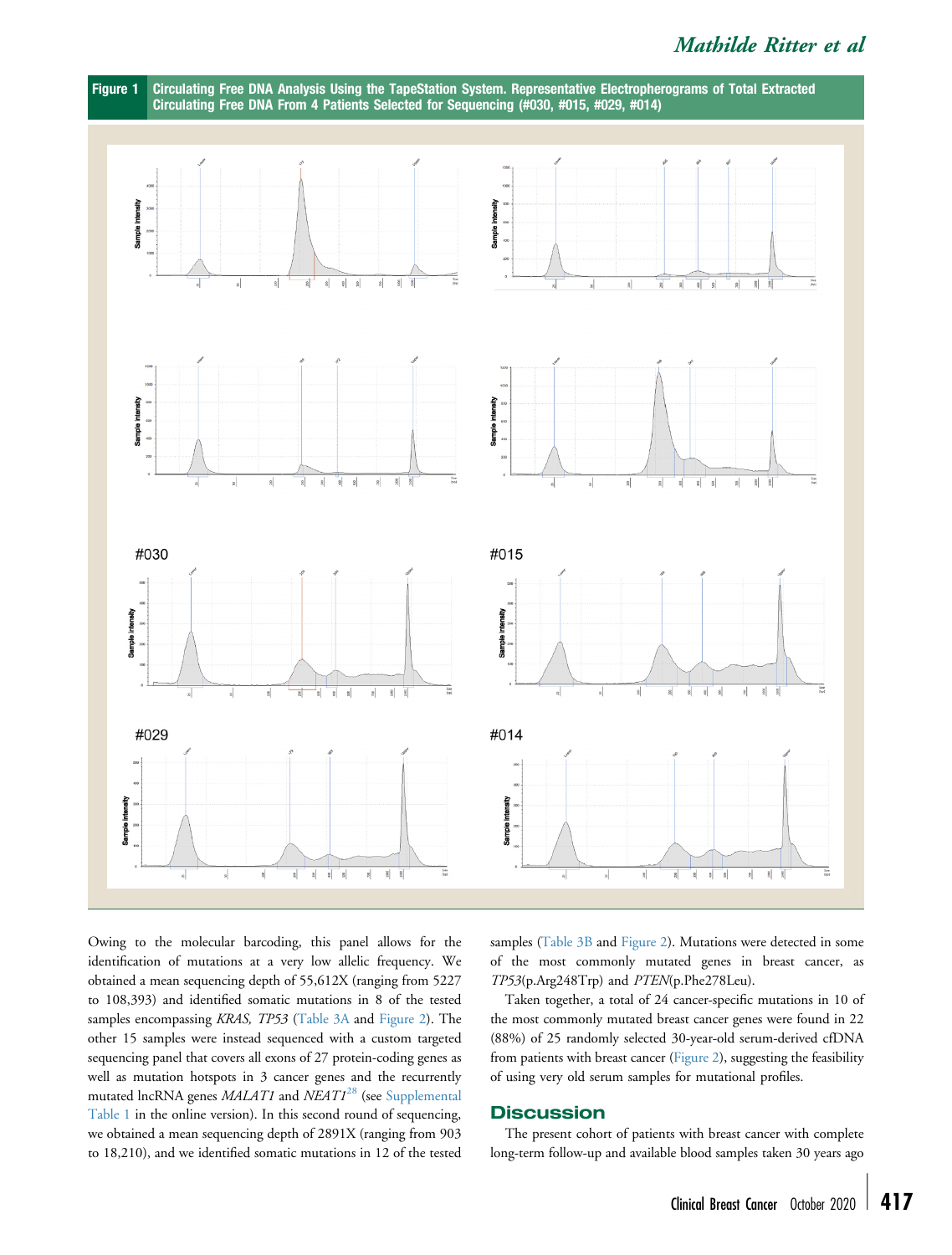#### <span id="page-5-0"></span>Table 3 Depth of Sequencing

| A, Sequencing with Oncomine™ Breast Circulating Free DNA Assay |                               |                     |                                |                    |                       |                   |                      |                           |                     |                   |                     |
|----------------------------------------------------------------|-------------------------------|---------------------|--------------------------------|--------------------|-----------------------|-------------------|----------------------|---------------------------|---------------------|-------------------|---------------------|
| <b>Sample Name</b>                                             |                               |                     | <b>Mapped Reads</b>            |                    | <b>On Target</b>      |                   | <b>Mean Coverage</b> | <b>KRAS</b>               | <b>TP53</b>         |                   | PIK3CA              |
| #012                                                           |                               |                     |                                | 822,290            | 95.84                 |                   | 32,400               | p.G12D (0.1%)             |                     |                   |                     |
| #017                                                           | 1,513,454                     |                     |                                | 96.98              |                       | 60,944            |                      | p.R248W (0.1%)            |                     | p.H1047R (2.84%)  |                     |
| #026                                                           |                               |                     | 1,430,359                      |                    | 95.98                 | 56,798            |                      |                           |                     |                   |                     |
| #028                                                           |                               |                     | 17,27,543                      |                    | 97.76                 | 73,289            |                      |                           | p.R158L (1.58%)     |                   |                     |
| #031<br>1,719,712                                              |                               |                     | 69,907<br>96.01                |                    |                       | p.G12C (0.1%)     |                      |                           |                     |                   |                     |
| #033                                                           | 978,141                       |                     |                                | 96.31              | 39,142                |                   |                      | p.R248W (0.1%)            |                     |                   |                     |
| #035                                                           |                               |                     | 1,084,084                      |                    | 95.86                 |                   | 43,583               |                           |                     |                   |                     |
| #039                                                           |                               |                     |                                | 135,999            | 97.44                 | 5227              |                      |                           | p.V173M (0.46%)     |                   |                     |
| #041<br>1,626,548                                              |                               |                     | 96.08                          | 66,433             |                       | p.G154V (0.06%)   |                      |                           |                     |                   |                     |
| #051<br>2,656,056                                              |                               |                     | 96.21                          | 108,393            |                       |                   | p.H179R (0.14%)      |                           |                     |                   |                     |
| B, Sequencing With Custom Ampliseq Ion Torrent Panel           |                               |                     |                                |                    |                       |                   |                      |                           |                     |                   |                     |
| <b>Sample</b>                                                  | <b>Mapped</b><br><b>Reads</b> | On<br><b>Target</b> | <b>Mean</b><br><b>Coverage</b> | <b>PTEN</b>        | <b>TP53</b>           | AKT1              | FOXA1                | <b>ARID1B</b>             | NCOR1               | ERBB <sub>2</sub> | KMT2C               |
| #001                                                           | 1,695,052                     | 91.83               | 904                            |                    |                       |                   |                      |                           |                     |                   | p.Phe2313Ser (0.51) |
| #002                                                           | 33,435,937                    | 92.57               | 18,210                         |                    | p.Val272Leu (0.08)    | p.Glu17Lys (0.13) | p.Cys258Arg (0.4)    |                           |                     |                   |                     |
| #003                                                           | 3,398,689                     | 93.08               | 1879                           |                    |                       |                   |                      |                           |                     |                   | p.Thr766Ala (0.51)  |
| #004                                                           | 3,357,088                     | 92.24               | 1729                           |                    |                       |                   |                      |                           |                     |                   |                     |
| #005                                                           | 3,924,417                     | 92.69               | 2151                           | p.Phe278Leu (0.25) |                       |                   |                      |                           |                     |                   |                     |
| #010                                                           | 3,138,700                     | 93.12               | 1589                           |                    | $c.993+1G > T$ (0.56) |                   |                      |                           | p.Ser1861Arg (0.16) |                   |                     |
| #014                                                           | 2,284,741                     | 93.62               | 1265                           |                    |                       |                   | p.Lys230Gln (0.16)   |                           |                     |                   |                     |
| #015                                                           | 6,629,734                     | 94.07               | 3529                           |                    |                       |                   |                      |                           |                     | p.Pro1170fs (0.1) |                     |
| #019                                                           | 4,542,595                     | 93.35               | 2516                           |                    |                       |                   |                      | p.Gln124_Gln131del (0.07) |                     |                   |                     |
| #022                                                           | 2,169,116                     | 93.45               | 1160                           |                    |                       |                   | p.Lys230Gln (0.13)   |                           |                     |                   |                     |
| #029                                                           | 3,605,091                     | 93.79               | 1975                           |                    |                       |                   |                      | p.Gln128_Gln129dup (0.23) |                     |                   |                     |
| #030                                                           | 3,090,414                     | 94.6                | 1606                           |                    |                       |                   |                      |                           | p.Lys2336Asn (0.48) |                   |                     |
| #032                                                           | 3,743,126                     | 91.21               | 2031                           |                    |                       |                   |                      |                           |                     |                   |                     |
| #037                                                           | 2,094,065                     | 91.87               | 1093                           | p.Phe278Leu (0.27) |                       |                   |                      |                           |                     |                   |                     |
| #052                                                           | 3,098,154                     | 93.8                | 1689                           |                    |                       |                   |                      |                           |                     |                   |                     |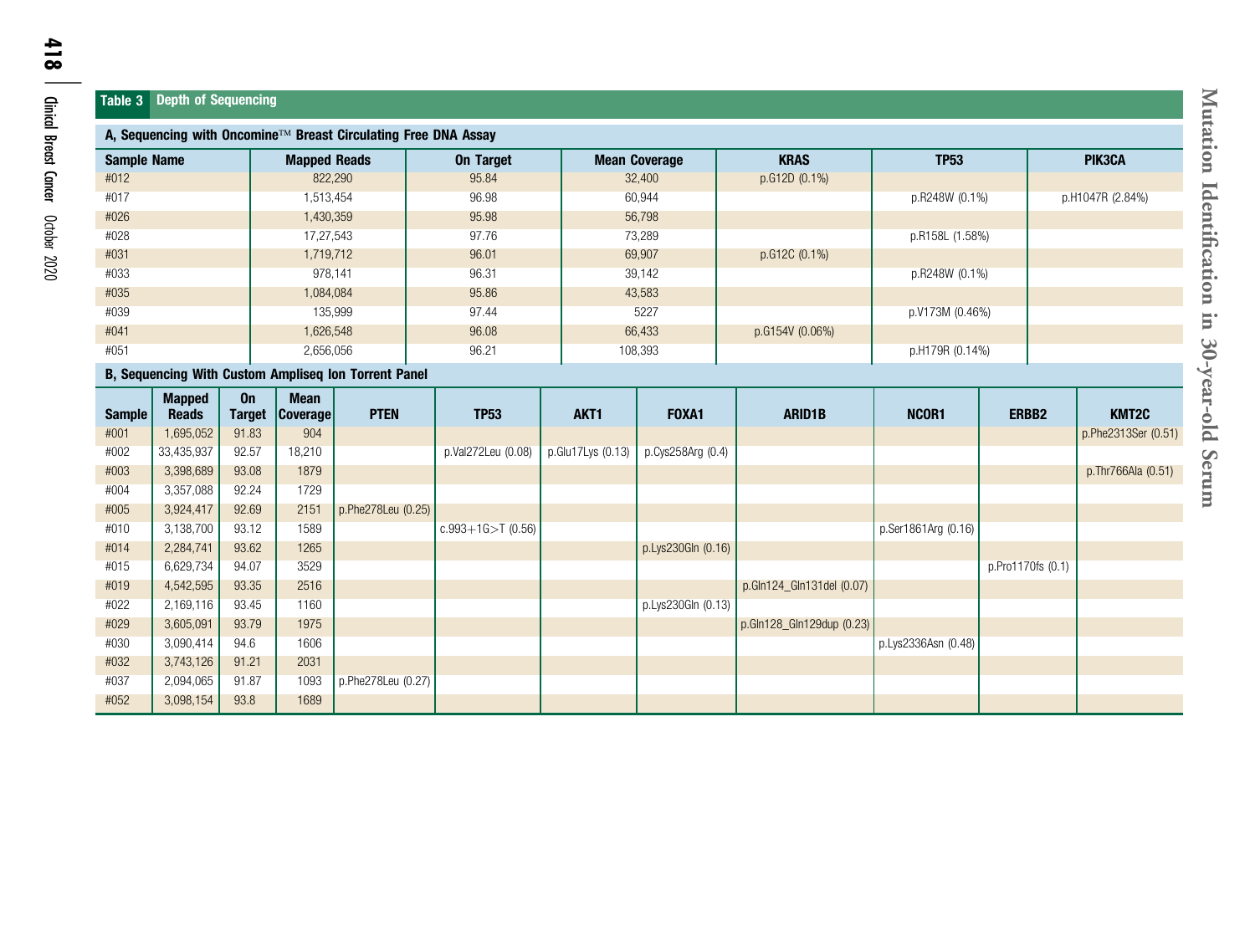## Mathilde Ritter et al

<span id="page-6-0"></span>Figure 2 Heatmap of the Comparison of all the Somatic Mutations Found in 25 Randomly Selected Samples Across the Whole Cohort. Rows Indicate the Specific Samples, Columns Indicate the Specific Mutations, Annotated With the Gene Name and the Specific Aminoacidic Change. The Heatmap Shows the Presence (Blue Cells) or the Lack (Grey Cells) of Mutations

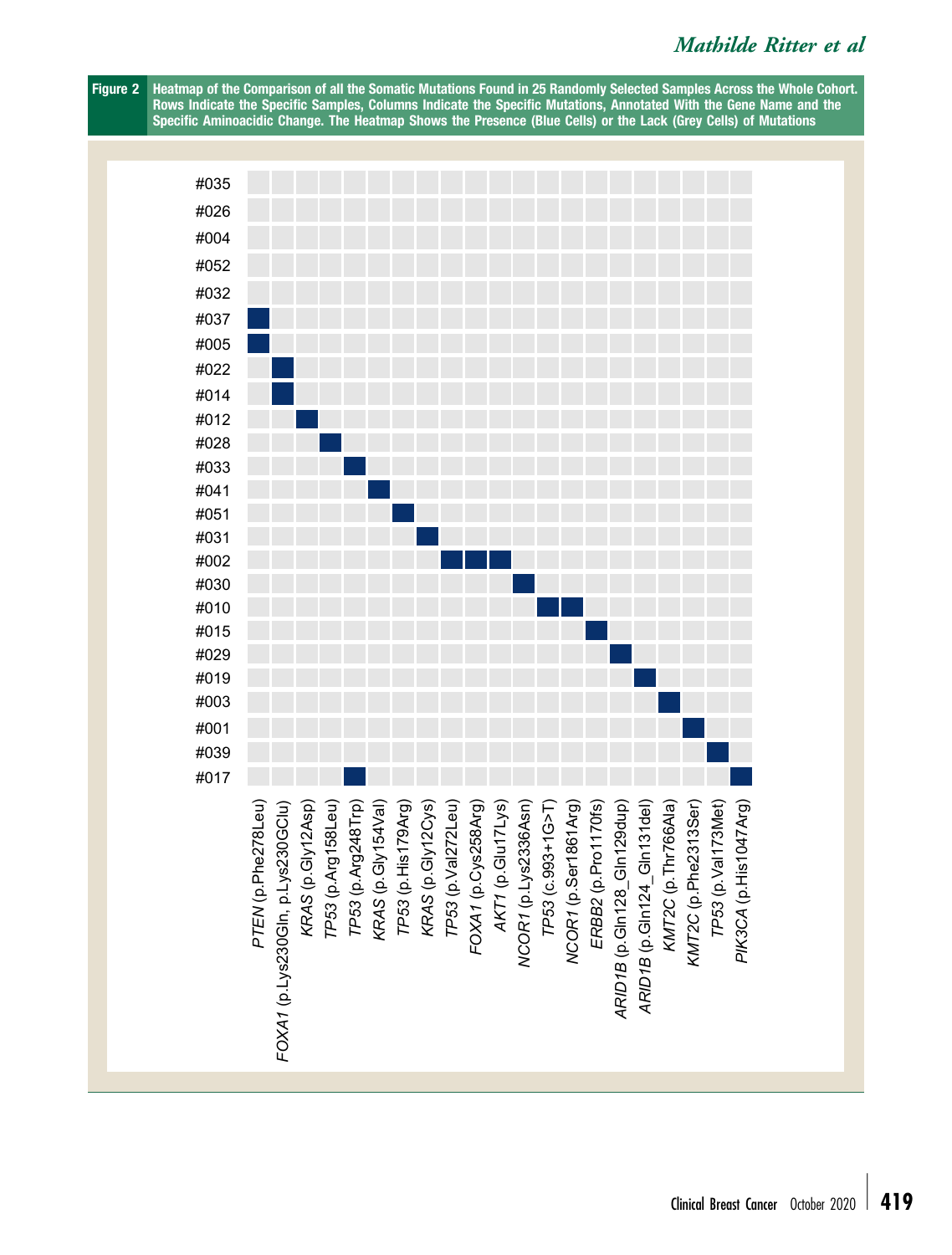### Mutation Identification in 30-year-old Serum

represents an exceptional opportunity to study the potential of liquid biopsy-based biomarker identification. The patients were treated in curative or palliative intent for stage I to IV breast cancer. Treatment heterogeneity was limited at that time because only tamoxifen and CMF or LMF (cyclophosphamide- or chlorambucilmethotrexate-fluorouracil) chemotherapy were used in most patients who received systemic treatment. The majority of the patient population recurred at some point, which was the reason why 35 (62%) of the 52 patients died from breast cancer in this cohort. The collection of serum started in 1983, whereas the dates of first diagnosis and treatment go back to 1967. cfDNA was obtained in sufficient quantity and quality for sequencing in all 52 patients. The sample size was too small to make any firm conclusions on differences between patients with short and long-term survival. However, the present results suggest that this modern technology can be used to accurately extract and sequence ctDNA to detect cancer-specific mutations in these old samples, despite the long cryopreservation and repeated changes of storage location.

These findings support the use of long-term storage of biological samples in longitudinal studies prior to analysis, which, in turn, will increase feasibility by making the study protocols less depending on consecutive and timely processing at the centralized high-depth targeted sequencing unit. The principle of long-term storage may facilitate the performance of large international studies that assess the prognostic role of cancer-associated pathogenic mutations in serum cfDNA present at diagnosis by comparing overall and relapse-free survival between patients with or without specific mutations. Therefore, another potential value of using samples of patients diagnosed a long time ago is to increase the number of events (eg, relapse, deaths) and increase the statistical power for survival analyses (study of the prognostic value of the identified mutations in ctDNA). The predictive power of response-associated mutations can then be assessed based on in silico mutation effect predictors and curated databases of cancer- and response-associated variants.<sup>[29-35](#page-8-21)</sup> One would hypothesize that patients with detectable mutations in the cfDNA would have higher tumor burden and/or tumor cells with a higher tendency to shed into the bloodstream and, therefore, poorer outcome than patients without detectable mutations in the cfDNA. Candidate somatic mutations can be further evaluated in vitro and in vivo by using xenograft models. For instance, patient-derived breast tumor cells can be engineered to express the same mutation found to be associated with resistance and test their sensitivity to the same targeted therapy in xenograft models compared with control cancer cells (ie, wild-type in the corresponding allele).

The blood samples analyzed here were taken at a time when physicians could not anticipate NGS approaches. Nevertheless, substantial efforts were made to collect the samples under the assumption that someday technology would have advanced to the point where relevant research could be performed with a few mL of serum and matched clinical data. Storing blood samples over the entire duration of longitudinal studies allows newly developed technology to analyze cfDNA more thoroughly and homogenously. Hence, the most modern state-of-the-art technology for nucleic acids extraction, sequencing, data analysis, and new targeted panels that may only become available at the end of the study can be applied to all serial blood samples, which increases data quality and comparability. Innovative studies can be designed to track the

evolution of disease-associated mutations in the serum cfDNA. This would allow to evaluate if variations in the tumor allele fractions of the mutations mirror the genetic heterogeneity in the tumors and to determine if disease progression is associated with the emergence of additional somatic mutations. This, in turn, may help to assess whether mutational evolution reflects radiologically determined disease burden, recurrence, or metastasis.

This study has several limitations. First, some of the mutations may have been germline variants, especially those at high allelic frequencies. We cannot exclude this possibility owing to the lack of germline controls or clonal hematopoiesis. However, the primary aim of the study was to determine whether it was possible to identify mutations in 30-year-old serum, and the exclusion of germline variants can be achieved by using germline control. Second, the custom panel we used in this study was not optimized for mutation detection in cfDNA, because some of the amplicons are bigger than the average size of cfDNA fragments. We may thus have missed some mutations, and the use of a panel with smaller amplicon size will likely increase the number of mutations that can be detected. Third, another important limitation is the small sample size that precluded any analyses on associations between mutations and clinical endpoints. For example, it would be interesting to see if patients with detectable mutations in the cfDNA have a higher tumor stage and therefore poorer outcome than patients without detectable mutations. This has been shown in patients with latestage gastric cancer, where patients with detectable mutations had a 5.6% 5-year overall survival rate compared with 31.5% in patients without detectable mutations.<sup>[36](#page-8-22)</sup> TP53 is one of the most frequently mutated genes in breast cancer, and, being a tumor suppressor and usually associated with the loss of the wild-type allele, TP53 mutations are likely to be more readily detectable in cfDNA than activating oncogenic mutations. In fact, 7 of 24 detected mutations in this series were TP53 mutations. However, it would be very challenging to adjust for the selection bias in this series of high-risk patients referred to the medical oncologist for systemic treatment even if a higher sample size could have been achieved. Nevertheless, evaluating associations between mutations and clinical endpoints is an area of high potential relevance, particularly when DNA from matched archival tissue of primary tumors or distant metastases are available. As outlook for future projects, we plan to assess the prognostic role of cancer-associated mutations in the serum cfDNA at diagnosis with the extensive follow-up information and clinicopathologic parameters available for our unique cohort of patients.

In conclusion, the present study shows that current NGS technology is sufficiently robust and specific to analyze 30-year-old serum. Based on this finding, longitudinal studies can be designed to be more feasible and flexible by storing biological samples over a long period of time. This allows for uniform sequencing with the most modern technology and adequate statistical power by cumulating oncologic events. Our study supports the value of liquid biopsies in assessing the dynamic changes of genetic heterogeneity over time and in the validation of new cfDNA biomarkers for breast cancer.

#### Clinical Practice Points

 The potential of using cfDNA as an indicator of disease burden with prognostic implication and clinical applicability during follow-up and monitoring in both the curative and palliative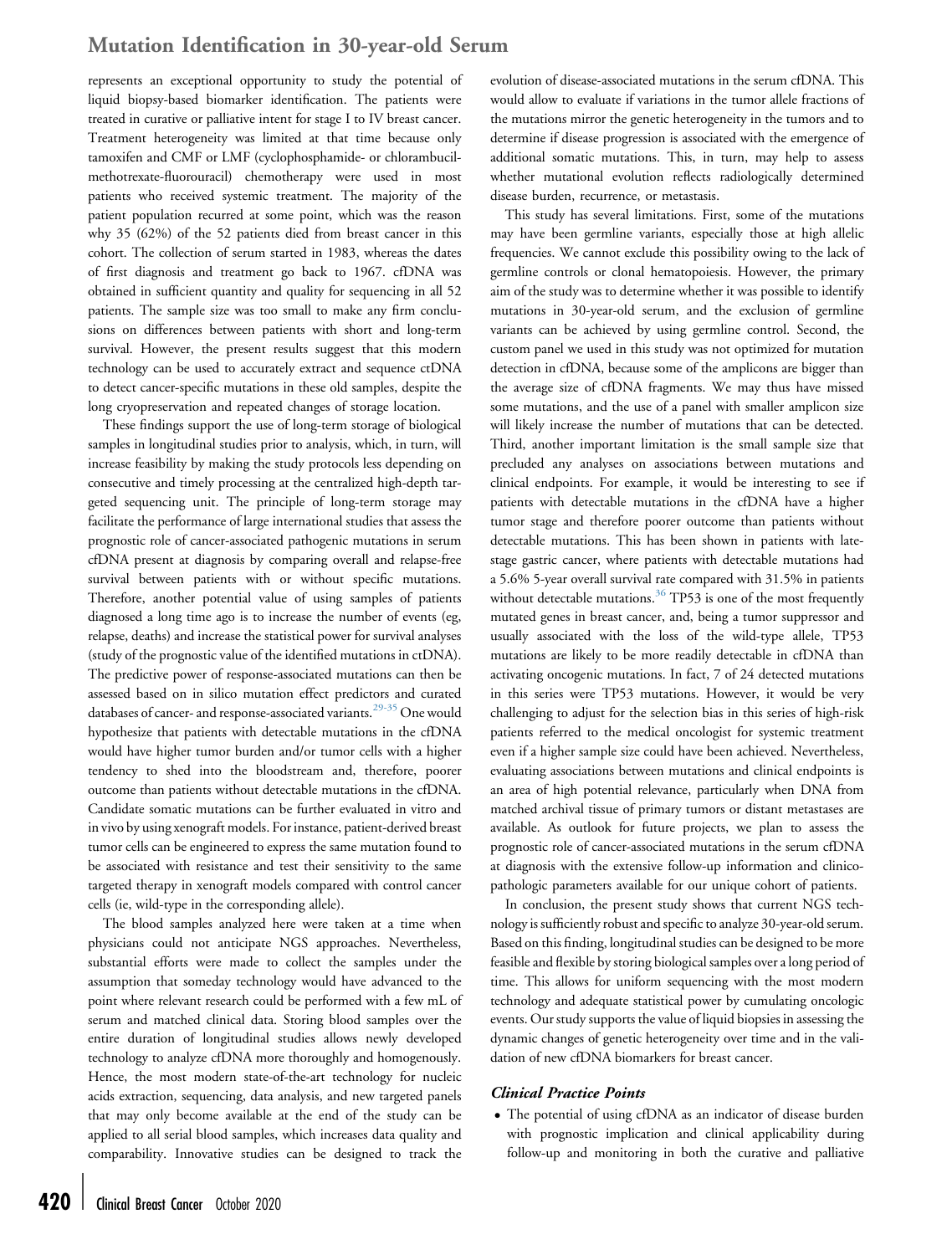setting has been investigated in numerous studies. Cancerspecific mutations, copy number alterations, and genomic rearrangements assessed in ctDNA demonstrated potential prognostic and predictive significance.

- To further evaluate prognostic and predictive biomarkers in cfDNA and assess its value as a disease monitoring tool, longitudinal studies with long follow-up are necessary. The utility of the technology depends on its capability to assess sequential samples that have been collected and stored over a long period of time.
- The aim of this study was to assess the feasibility of cfDNA extraction and somatic mutation assessment in 30-year-old serum. We evaluated samples from 52 patients with breast cancer, which were collected between 1983 and 1991. cfDNA extraction was successful in 52 of 52 patients, and 24 cancerspecific mutations were found in 22 of 25 samples undergoing sequencing.
- Our results suggest that current NGS technology is sufficiently robust and specific to analyze 30-year-old serum. Based on this finding, longitudinal studies can be designed to be more feasible and flexible by storing biological samples over a long period of time. This allows for uniform sequencing with the most modern technology and adequate statistical power by cumulating oncologic events. Our study supports the value of liquid biopsies in assessing the dynamic changes of genetic heterogeneity over time and in the validation of new cfDNA biomarkers for breast cancer.

#### Acknowledgments

The authors thank Michelle Attenhofer and Stefan Herms for their assistance with sample and data storage over the long period of time. The authors thank Philip Martin Jermann for critical review of the manuscript. The authors also thank Basel Cancer League for paying the first freezer in 1983.

Partially, this work was funded by the "OPO-Stiftung" and the "Frieder Locher-Hofmann-Stiftung." This funding source had no involvement in study design; in the collection, analysis and interpretation of data; in the writing of the report; and in the decision to submit the article for publication.

#### **Disclosure**

The authors have stated that they have no conflicts of interest.

#### Supplemental Data

Supplemental table accompanying this article can be found in the online version at [https://doi.org/10.1016/j.clbc.2020.04.005.](http://dx.doi.org/10.1016/j.clbc.2020.04.005)

#### References

- <span id="page-8-0"></span>1. [Joyner MJ, Paneth N. Seven questions for personalized medicine.](http://refhub.elsevier.com/S1526-8209(20)30083-5/sref1) JAMA 2015; [314:999-1000.](http://refhub.elsevier.com/S1526-8209(20)30083-5/sref1)
- <span id="page-8-1"></span>2. [Cancer Genome Atlas Network. Comprehensive molecular portraits of human](http://refhub.elsevier.com/S1526-8209(20)30083-5/sref2) breast tumours. Nature [2012; 490:61-70](http://refhub.elsevier.com/S1526-8209(20)30083-5/sref2).
- <span id="page-8-2"></span>3. [Cheng DT, Mitchell TN, Zehir A, et al. Memorial Sloan Kettering-Integrated](http://refhub.elsevier.com/S1526-8209(20)30083-5/sref3) Mutation Profi[ling of Actionable Cancer Targets \(MSK-IMPACT\): a hybridization](http://refhub.elsevier.com/S1526-8209(20)30083-5/sref3) [capture-based next-generation sequencing clinical assay for solid tumor molecular](http://refhub.elsevier.com/S1526-8209(20)30083-5/sref3) oncology. J Mol Diagn [2015; 17:251-64.](http://refhub.elsevier.com/S1526-8209(20)30083-5/sref3)
- <span id="page-8-3"></span>4. [Chen K, Meric-Bernstam F, Zhao H, et al. Clinical actionability enhanced through](http://refhub.elsevier.com/S1526-8209(20)30083-5/sref4) [deep targeted sequencing of solid tumors.](http://refhub.elsevier.com/S1526-8209(20)30083-5/sref4) Clin Chem 2015; 61:544-53.
- <span id="page-8-4"></span>5. [Gerlinger M, Rowan AJ, Horswell S, et al. Intratumor heterogeneity and](http://refhub.elsevier.com/S1526-8209(20)30083-5/sref5) [branched evolution revealed by multiregion sequencing.](http://refhub.elsevier.com/S1526-8209(20)30083-5/sref5) N Engl J Med 2012; 366: [883-92.](http://refhub.elsevier.com/S1526-8209(20)30083-5/sref5)
- <span id="page-8-5"></span>6. [Yates LR, Gerstung M, Knappskog S, et al. Subclonal diversi](http://refhub.elsevier.com/S1526-8209(20)30083-5/sref6)fication of primary [breast cancer revealed by multiregion sequencing.](http://refhub.elsevier.com/S1526-8209(20)30083-5/sref6) *Nat Med* 2015; 21:751-9.<br>7. [Wan JC, Massie C, Garcia-Corbacho J, et al. Liquid biopsies come of age:](http://refhub.elsevier.com/S1526-8209(20)30083-5/sref7)
- <span id="page-8-6"></span>[towards implementation of circulating tumour DNA.](http://refhub.elsevier.com/S1526-8209(20)30083-5/sref7) Nat Rev Cancer 2017; 17: [223-38.](http://refhub.elsevier.com/S1526-8209(20)30083-5/sref7)
- <span id="page-8-7"></span>8. [Bidard FC, Weigelt B, Reis-Filho JS. Going with the](http://refhub.elsevier.com/S1526-8209(20)30083-5/sref8) flow: from circulating tumor cells to DNA. Sci Transl Med [2013; 5:207ps14](http://refhub.elsevier.com/S1526-8209(20)30083-5/sref8).
- <span id="page-8-8"></span>9. [Jung K, Fleischhacker M, Rabien A. Cell-free DNA in the blood as a solid tumor](http://refhub.elsevier.com/S1526-8209(20)30083-5/sref9) biomarker-[a critical appraisal of the literature.](http://refhub.elsevier.com/S1526-8209(20)30083-5/sref9) Clin Chim Acta 2010; 411:1611-24.
- <span id="page-8-9"></span>10. [Leon SA, Shapiro B, Sklaroff DM, Yaros MJ. Free DNA in the serum of cancer](http://refhub.elsevier.com/S1526-8209(20)30083-5/sref10) [patients and the effect of therapy.](http://refhub.elsevier.com/S1526-8209(20)30083-5/sref10) Cancer Res 1977; 37:646-50.
- 11. [Stroun M, Anker P, Lyautey J, Lederrey C, Maurice PA. Isolation and](http://refhub.elsevier.com/S1526-8209(20)30083-5/sref11) [characterization of DNA from the plasma of cancer patients.](http://refhub.elsevier.com/S1526-8209(20)30083-5/sref11) Eur J Cancer Clin Oncol [1987; 23:707-12.](http://refhub.elsevier.com/S1526-8209(20)30083-5/sref11)
- 12. [Thierry AR, El Messaoudi S, Gahan PB, Anker P, Stroun M. Origins, structures,](http://refhub.elsevier.com/S1526-8209(20)30083-5/sref12) [and functions of circulating DNA in oncology.](http://refhub.elsevier.com/S1526-8209(20)30083-5/sref12) Cancer Metastasis Rev 2016; 35: [347-76](http://refhub.elsevier.com/S1526-8209(20)30083-5/sref12).
- <span id="page-8-10"></span>13. [Schwarzenbach H, Pantel K. Circulating DNA as biomarker in breast cancer.](http://refhub.elsevier.com/S1526-8209(20)30083-5/sref13) [Breast Cancer Res](http://refhub.elsevier.com/S1526-8209(20)30083-5/sref13) 2015; 17:136.
- <span id="page-8-11"></span>14. [Umetani N, Giuliano AE, Hiramatsu SH, et al. Prediction of breast tumor](http://refhub.elsevier.com/S1526-8209(20)30083-5/sref14) [progression by integrity of free circulating DNA in serum.](http://refhub.elsevier.com/S1526-8209(20)30083-5/sref14) *J Clin Oncol* 2006; 24: [4270-6](http://refhub.elsevier.com/S1526-8209(20)30083-5/sref14).
- <span id="page-8-12"></span>15. [Dawson SJ, Rosenfeld N, Caldas C. Circulating tumor DNA to monitor metastatic](http://refhub.elsevier.com/S1526-8209(20)30083-5/sref15) breast cancer. [N Engl J Med](http://refhub.elsevier.com/S1526-8209(20)30083-5/sref15) 2013; 369:93-4.
- 16. [Dawson SJ, Tsui DW, Murtaza M, et al. Analysis of circulating tumor DNA to](http://refhub.elsevier.com/S1526-8209(20)30083-5/sref16) [monitor metastatic breast cancer.](http://refhub.elsevier.com/S1526-8209(20)30083-5/sref16) N Engl J Med 2013; 368:1199-209.
- 17. [Schwarzenbach H, Hoon DS, Pantel K. Cell-free nucleic acids as biomarkers in](http://refhub.elsevier.com/S1526-8209(20)30083-5/sref17) cancer patients. Nat Rev Cancer [2011; 11:426-37.](http://refhub.elsevier.com/S1526-8209(20)30083-5/sref17)
- 18. [Garcia-Murillas I, Schiavon G, Weigelt B, et al. Mutation tracking in circulating](http://refhub.elsevier.com/S1526-8209(20)30083-5/sref18) [tumor DNA predicts relapse in early breast cancer.](http://refhub.elsevier.com/S1526-8209(20)30083-5/sref18) Sci Transl Med 2015; 7: [302ra133.](http://refhub.elsevier.com/S1526-8209(20)30083-5/sref18)
- 19. [De Mattos-Arruda L, Weigelt B, Cortes J, et al. Capturing intra-tumor genetic](http://refhub.elsevier.com/S1526-8209(20)30083-5/sref19) heterogeneity by de novo mutation profi[ling of circulating cell-free tumor DNA: a](http://refhub.elsevier.com/S1526-8209(20)30083-5/sref19) proof-of-principle. Ann Oncol [2014; 25:1729-35](http://refhub.elsevier.com/S1526-8209(20)30083-5/sref19).
- 20. [Schiavon G, Hrebien S, Garcia-Murillas I, et al. Analysis of ESR1 mutation in](http://refhub.elsevier.com/S1526-8209(20)30083-5/sref20) [circulating tumor DNA demonstrates evolution during therapy for metastatic](http://refhub.elsevier.com/S1526-8209(20)30083-5/sref20) breast cancer. Sci Transl Med [2015; 7:313ra182.](http://refhub.elsevier.com/S1526-8209(20)30083-5/sref20)
- <span id="page-8-13"></span>21. [De Mattos-Arruda L, Mayor R, Ng CKY, et al. Cerebrospinal](http://refhub.elsevier.com/S1526-8209(20)30083-5/sref21) fluid-derived [circulating tumour DNA better represents the genomic alterations of brain](http://refhub.elsevier.com/S1526-8209(20)30083-5/sref21) [tumours than plasma.](http://refhub.elsevier.com/S1526-8209(20)30083-5/sref21) Nat Commun 2015; 6:8839.
- <span id="page-8-14"></span>22. [Luen S, Virassamy B, Savas P, Salgado R, Loi S. The genomic landscape of breast](http://refhub.elsevier.com/S1526-8209(20)30083-5/sref22) [cancer and its interaction with host immunity.](http://refhub.elsevier.com/S1526-8209(20)30083-5/sref22) *Breast* 2016; 29:241-50.<br>
23. [Paradiso V, Garofoli A, Tosti N, et al. Diagnostic targeted sequencing](http://refhub.elsevier.com/S1526-8209(20)30083-5/sref23)
- <span id="page-8-15"></span>[panel for hepatocellular carcinoma genomic screening.](http://refhub.elsevier.com/S1526-8209(20)30083-5/sref23) J Mol Diagn 2018; 20: [836-48](http://refhub.elsevier.com/S1526-8209(20)30083-5/sref23).
- <span id="page-8-16"></span>24. [Garofoli A, Paradiso V, Montazeri H, et al. PipeIT: a singularity container for](http://refhub.elsevier.com/S1526-8209(20)30083-5/sref24) [molecular diagnostic somatic variant calling on the Ion Torrent next-generation](http://refhub.elsevier.com/S1526-8209(20)30083-5/sref24) [sequencing platform.](http://refhub.elsevier.com/S1526-8209(20)30083-5/sref24) *J Mol Diagn* 2019; 21:884-94.
- <span id="page-8-17"></span>25. [1000 Genomes Project Consortium, Auton A, Brooks LD, Durbin RM, et al.](http://refhub.elsevier.com/S1526-8209(20)30083-5/sref25) [A global reference for human genetic variation.](http://refhub.elsevier.com/S1526-8209(20)30083-5/sref25) Nature 2015; 526:68-74.
- <span id="page-8-18"></span>26. [Karczewski KJ, Weisburd B, Thomas B, et al. The ExAC browser: displaying](http://refhub.elsevier.com/S1526-8209(20)30083-5/sref26) [reference data information from over 60,000 exomes.](http://refhub.elsevier.com/S1526-8209(20)30083-5/sref26) Nucleic Acids Res 2017; 45: [D840-5](http://refhub.elsevier.com/S1526-8209(20)30083-5/sref26).
- <span id="page-8-19"></span>27. National Heart, Lung, and Blood Institute. NHLBI Grand Opportunity Exome Sequencing Project (ESP), Available at: <https://esp.gs.washington.edu/drupal/>. accessed January 8, 2020.
- <span id="page-8-20"></span>28. [Soysal SD, Ng CKY, Costa L, et al. Genetic alterations in benign breast biopsies of](http://refhub.elsevier.com/S1526-8209(20)30083-5/sref28) [subsequent breast cancer patients.](http://refhub.elsevier.com/S1526-8209(20)30083-5/sref28) Front Med (Lausanne) 2019; 6:166.<br>29. [Carter H, Chen S, Isik L, et al. Cancer-speci](http://refhub.elsevier.com/S1526-8209(20)30083-5/sref29)fic high-throughput annotation of
- <span id="page-8-21"></span>[somatic mutations: computational prediction of driver missense mutations.](http://refhub.elsevier.com/S1526-8209(20)30083-5/sref29) Cancer Res [2009; 69:6660-7.](http://refhub.elsevier.com/S1526-8209(20)30083-5/sref29)
- 30. [Shihab HA, Gough J, Cooper DN, et al. Predicting the functional, molecular, and](http://refhub.elsevier.com/S1526-8209(20)30083-5/sref30) phenotypic [consequences of amino acid substitutions using hidden Markov](http://refhub.elsevier.com/S1526-8209(20)30083-5/sref30) models. Hum Mutat [2013; 34:57-65.](http://refhub.elsevier.com/S1526-8209(20)30083-5/sref30)
- 31. [Schwarz JM, Rödelsperger C, Schuelke M, Seelow D. MutationTaster](http://refhub.elsevier.com/S1526-8209(20)30083-5/sref31) [evaluates disease-causing potential of sequence alterations.](http://refhub.elsevier.com/S1526-8209(20)30083-5/sref31) Nat Methods 2010; [7:575-6.](http://refhub.elsevier.com/S1526-8209(20)30083-5/sref31)
- 32. [Choi Y, Sims GE, Murphy S, Miller JR, Chan AP. Predicting the functional effect](http://refhub.elsevier.com/S1526-8209(20)30083-5/sref32) [of amino acid substitutions and indels.](http://refhub.elsevier.com/S1526-8209(20)30083-5/sref32) PLoS One 2012; 7:e46688.
- 33. [Chakravarty D, Gao J, Phillips SM, et al. OncoKB: a precision oncology](http://refhub.elsevier.com/S1526-8209(20)30083-5/sref33) knowledge base. [JCO Precis Oncol](http://refhub.elsevier.com/S1526-8209(20)30083-5/sref33) 2017; 2017.
- 34. [Wagner AH, Coffman AC, Ainscough BJ, et al. DGIdb 2.0: mining clinically](http://refhub.elsevier.com/S1526-8209(20)30083-5/sref34) [relevant drug-gene interactions.](http://refhub.elsevier.com/S1526-8209(20)30083-5/sref34) Nucleic Acids Res 2016; 44:D1036-44.
- 35. Griffith M, Griffi[th OL, Coffman AC, et al. DGIdb: mining the druggable](http://refhub.elsevier.com/S1526-8209(20)30083-5/sref35) genome. Nat Methods [2013; 10:1209-10.](http://refhub.elsevier.com/S1526-8209(20)30083-5/sref35)
- <span id="page-8-22"></span>36. [Fang WL, Lan YT, Huang KH, et al. Clinical signi](http://refhub.elsevier.com/S1526-8209(20)30083-5/sref36)ficance of circulating plasma [DNA in gastric cancer.](http://refhub.elsevier.com/S1526-8209(20)30083-5/sref36) Int J Cancer 2016; 138:2974-83.